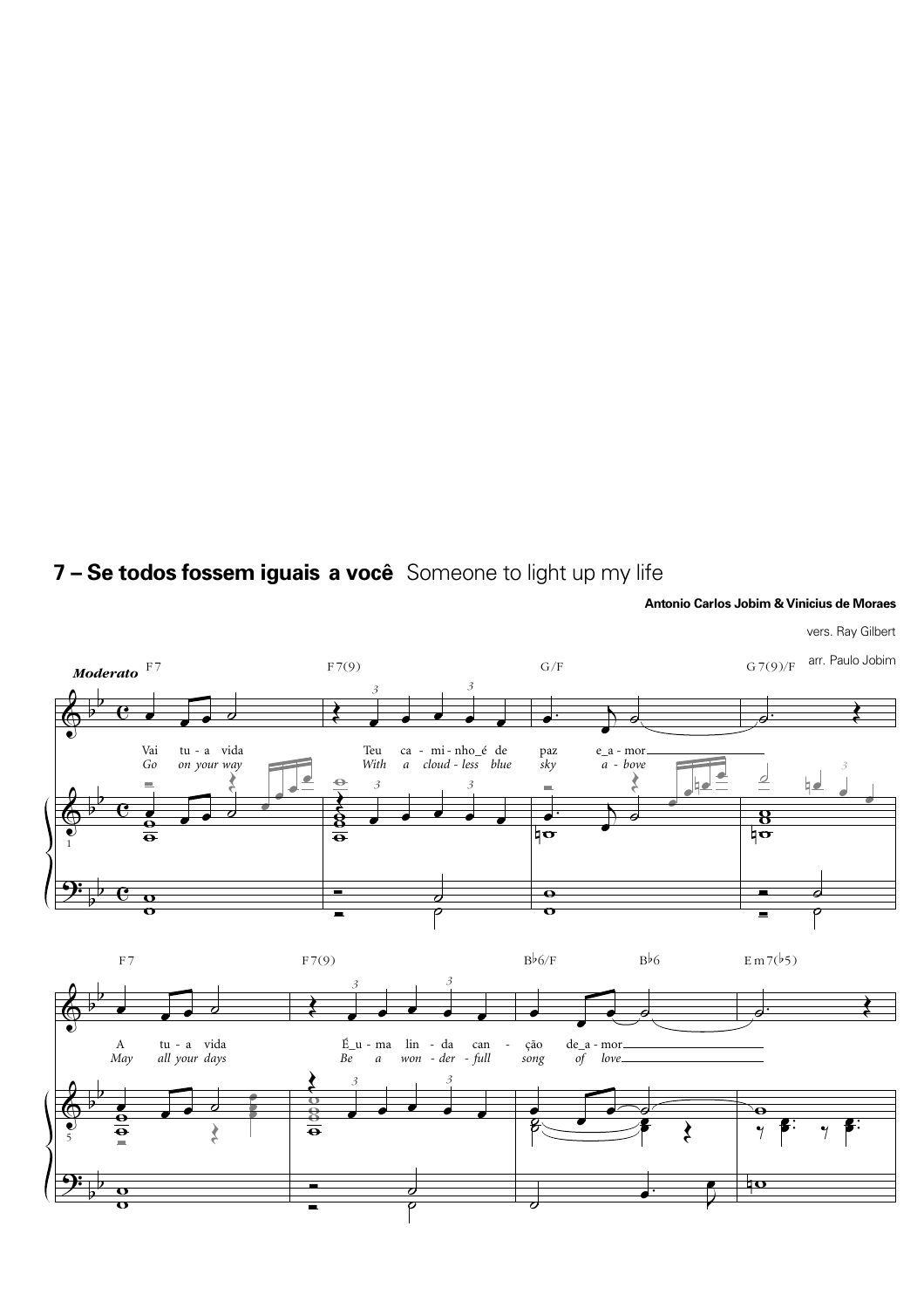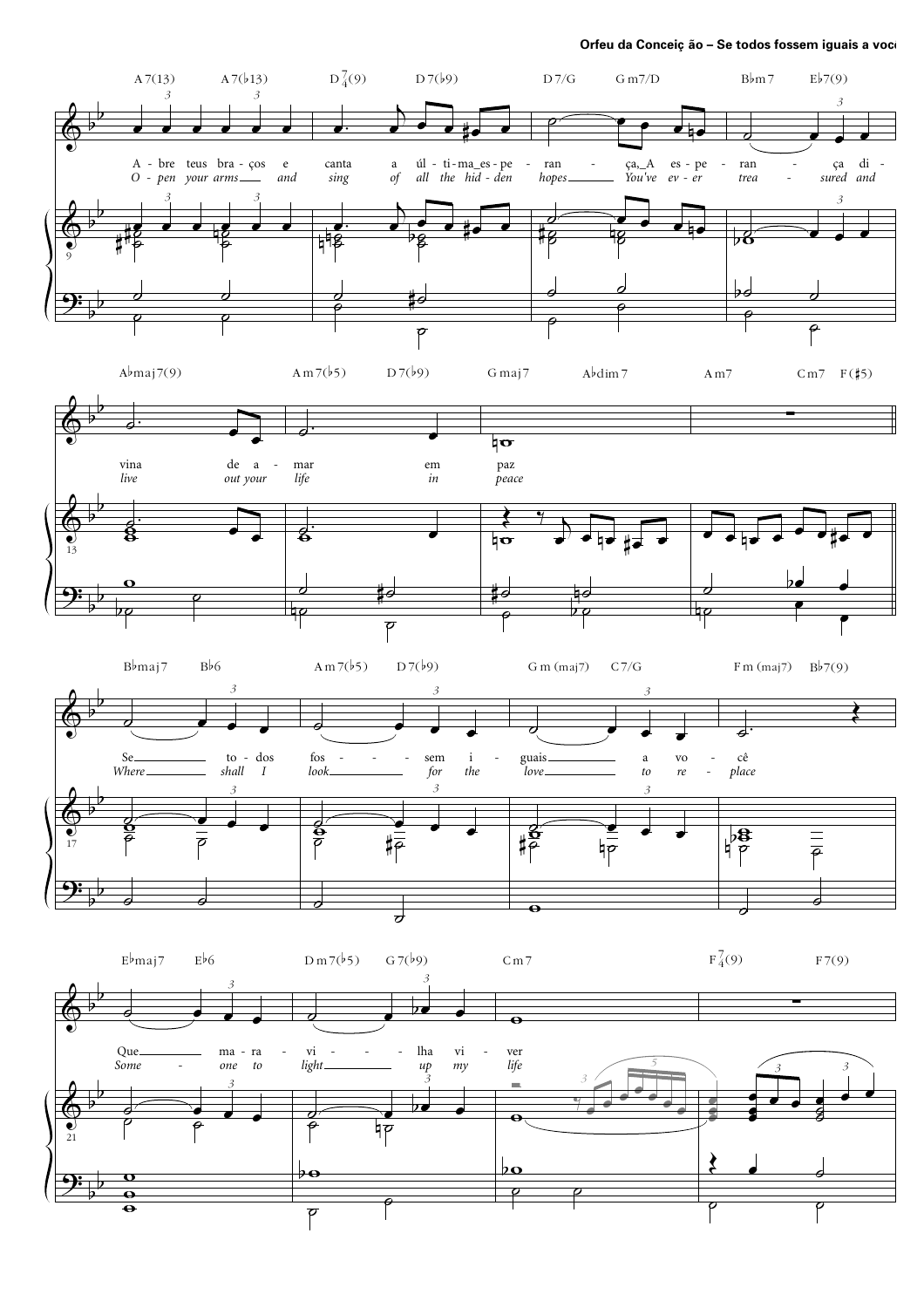## Orfeu da Conceição - Se todos fossem iguais a você